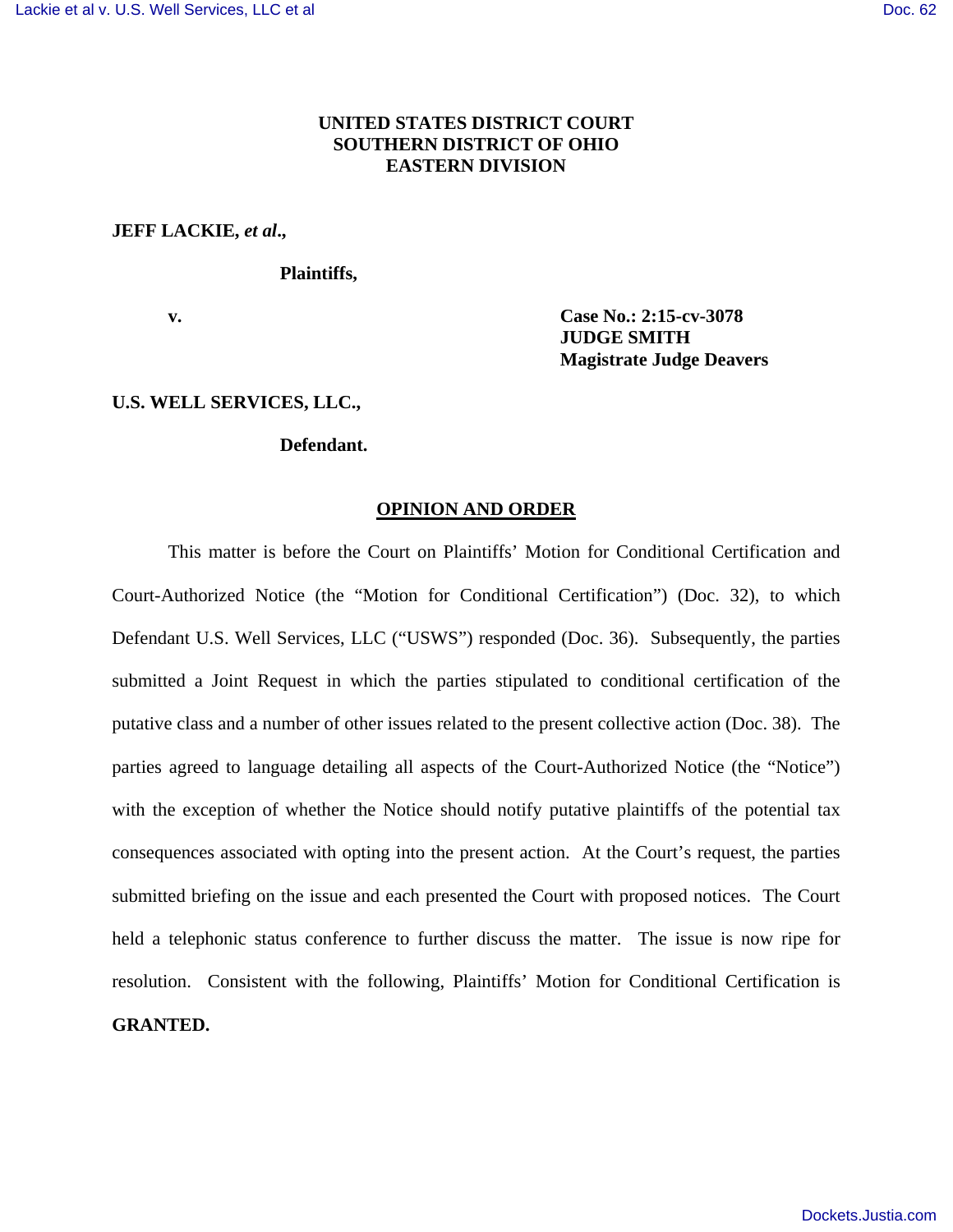#### **I. BACKGROUND**

Plaintiffs bring the present collective action pursuant to the Fair Labor Standards Act ("FLSA"), 29 U.S.C. § 216(b) on behalf of themselves and others similarly situated. As noted above, the parties have stipulated to conditional certification of a putative class which has been defined as:

All current and former hourly employees who were employed by Defendant during the period of December 11, 2012 to March 15, 2015, received per diem payments, and worked more than forty hours in one or more workweeks in which the per diem payments were paid.

(Doc. 38, Joint Req. at 1). The parties further stipulated that counsel for Plaintiffs will serve as lead counsel for the collective action, Jeff Lackie and William Crandell will serve as the representative plaintiffs, and USWS shall provide the names and last-known contact information for all putative class members within twenty-one days of the Court's approval of the Notice. (*Id*. at  $1-2$ ).

 In addition to the tax-language issue identified by the parties, the Court also finds it appropriate to make minor changes to the Notice's language concerning putative plaintiffs' right to select counsel of their own choosing and lead counsel's proposal to potentially "advance" the litigation expenses incurred by USWS in the event plaintiffs do not succeed on their claims and the Court awards said costs to USWS. Each of these three issues will be examined below.

#### **II. DISCUSSION**

## **A. Inclusion of Language Reflecting Potential Tax Consequences for Putative Plaintiffs**

USWS argues that the relief sought by Plaintiffs and others similarly situated could potentially expose putative plaintiffs—by virtue of reclassifying certain monies paid to the putative plaintiffs in past years—to tax consequences that may not be readily apparent to them.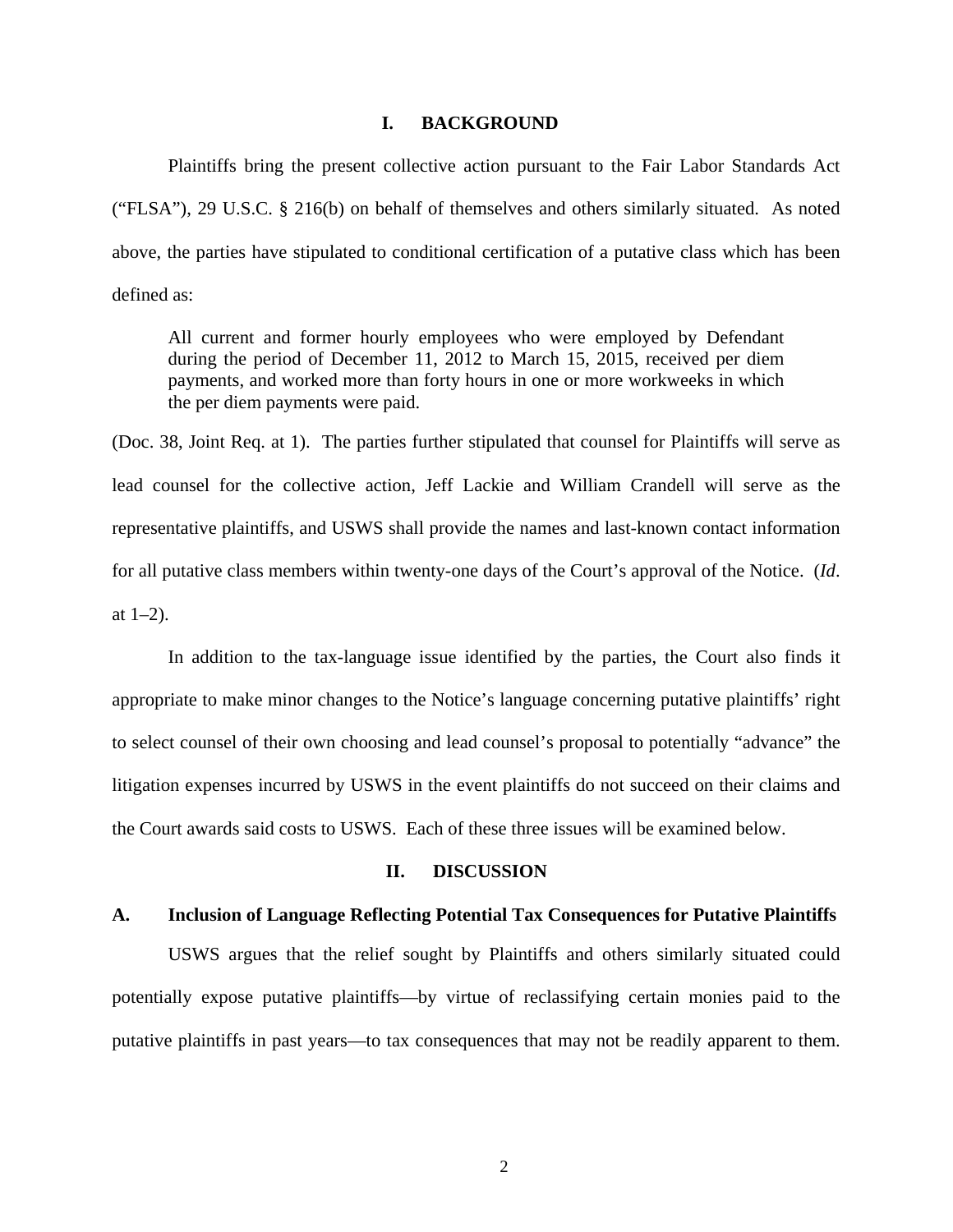As such, according to USWS, putative plaintiffs should be warned of potential consequences and

liabilities. USWS proposes that the Notice contain the following language:

If you join the lawsuit and are successful on the merits of your claim, you may face tax consequences as a result. Federal income taxes were not previously withheld from the per diem payments. If the Court agrees with Plaintiffs' arguments, the per diem payments you previously received may be reclassified as taxable income, and USWS will issue you revised IRS Form W-4s for the applicable time periods. You will be responsible for paying income tax on the additional amounts of taxable income and, in some instances, may be required to pay a higher percentage on all income for the applicable time period, if the additional taxable income removes you to a higher tax bracket. In addition, any additional overtime compensation you receive will be subject to taxation and will also be reported on the applicable IRS forms. If you have any questions regarding the potential tax consequences of this lawsuit, you should consult with your own tax advisor or accountant.

(Doc. 57, Def.'s Br. at 4). Plaintiffs, on the other hand, argue that inclusion of this statement is "false and misleading, [and] clearly intended to discourage participation." (Doc. 58, Pls.' Br. at 2). Neither party cited any supporting case law—controlling or otherwise—that squarely addresses this issue.

It is not appropriate for the Court to consider the merits of the parties' claims and defenses at the conditional certification stage. *See Heaps v. Safelite Sols., LLC*, No. 2:10 CV 729, 2011 WL 1325207, at \*4 (S.D. Ohio Apr. 5, 2011) (Frost, J.) (rejecting defendant's argument that conditional certification should be denied because defendant's policy was lawful because the argument "relates to the merits of this action and is not the relevant inquiry at this stage of the proceedings"). In support of their arguments for and against the inclusion of the above-cited language, both parties have posited theories regarding the ultimate tax treatment of any potential awards to the putative plaintiffs.

The few courts that have squarely addressed this issue are split. In *Lewis v. ASAP Land Exp., Inc.*, No. 07-2226, 2008 WL 2152049, at \*2 (D. Kan. May 21, 2008), the court held that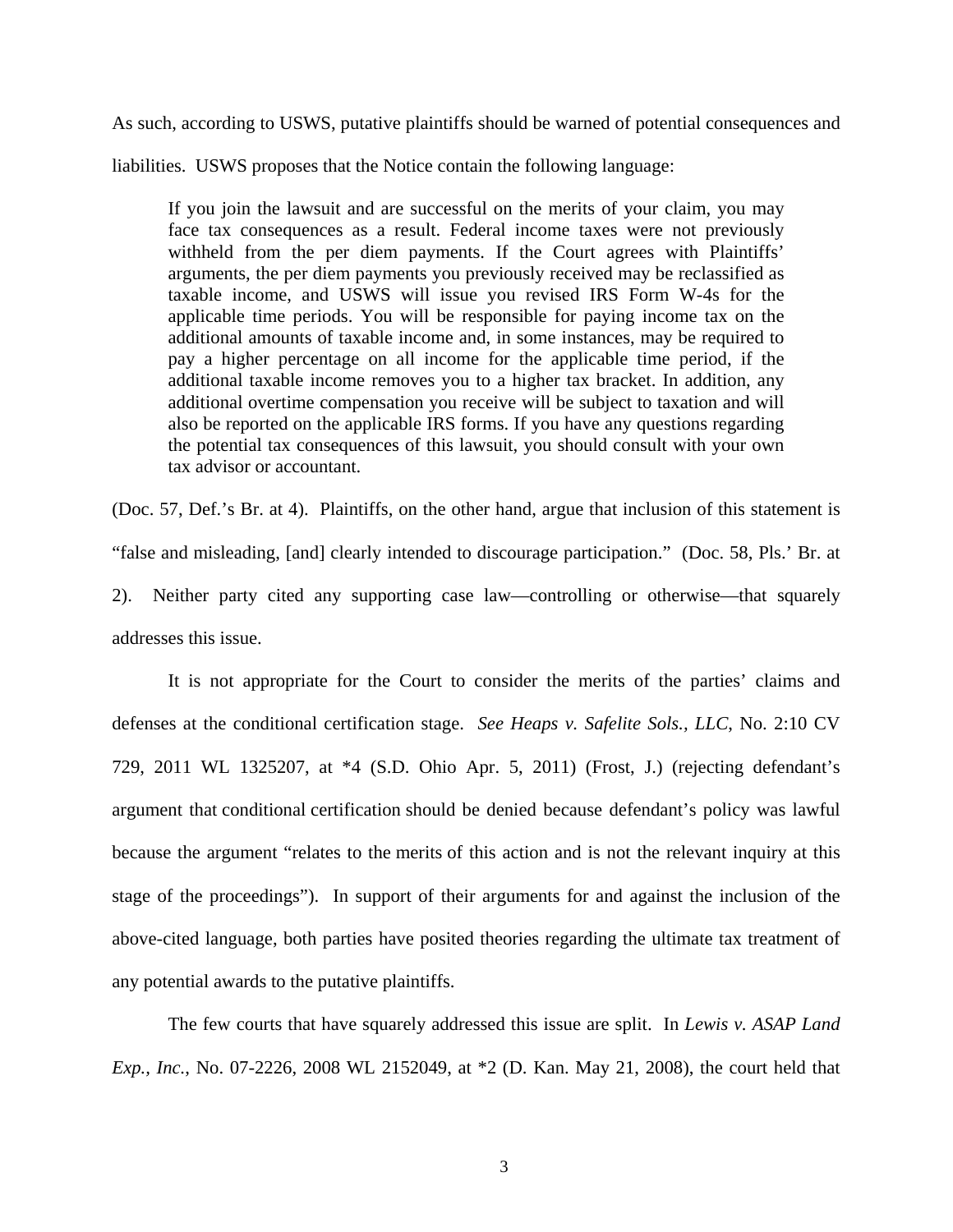inclusion of such language "might unfairly suggest that recovery is likely or, conversely, altogether dissuade those with meritorious claims from joining the action." Similarly, in *Abdulina v. Eberl's Temp. Servs., Inc.*, 14-cv-314, 2015 WL 12550929, at \*8 (D. Colo. Apr. 27, 2015), *report and recommendation adopted as modified*, 2015 WL 4624251 (D. Colo. Aug. 4, 2015), the court concluded that the inherently specific nature of tax advice coupled with the notice's inability to precisely address tax implications did not warrant the inclusion of any language concerning tax implications. On the other hand, other courts have found such information to be important to putative plaintiffs who are trying to make an informed decision. *See Agerbrink v. Model Serv. LLC*, 14 Civ. 7841, 2016 WL 406385, at \*4 (S.D.N.Y. Feb. 2, 2016) ("potential plaintiffs must be made aware of these issues if they are to make an informed decision on whether to opt in to the FLSA . . . ."); *Brown v. Mustang Sally's Spirits & Grill, Inc.*, 12-cv-529S, 2012 WL 4764585, at \*4 (W.D.N.Y. Oct. 5, 2012) (same).

As with all disputes concerning the language contained in FLSA notices, the Court must strike a balance between the potential *in terrorem* effect of the language and the desire to provide putative plaintiffs with sufficient information to allow them to make an informed decision on whether they wish to participate in the subject litigation. Here, the Court finds that some statement is warranted, but not to the detailed extent proposed by USWS. The Notice shall read: "As with all lawsuits seeking money damages, there may be tax implications if you are successful on the merits of your claim. If you have any questions regarding the potential tax consequences of this lawsuit, you should consult with your own tax advisor or accountant." The remainder of USWS's proposed language shall be absent from the Notice.

## **B. Plaintiff's Right to Select Counsel of their Own Choosing**

The parties have agreed that Plaintiffs' counsel shall serve as lead counsel in this collective action. This Court has previously held that "[i]nforming potential plaintiffs of their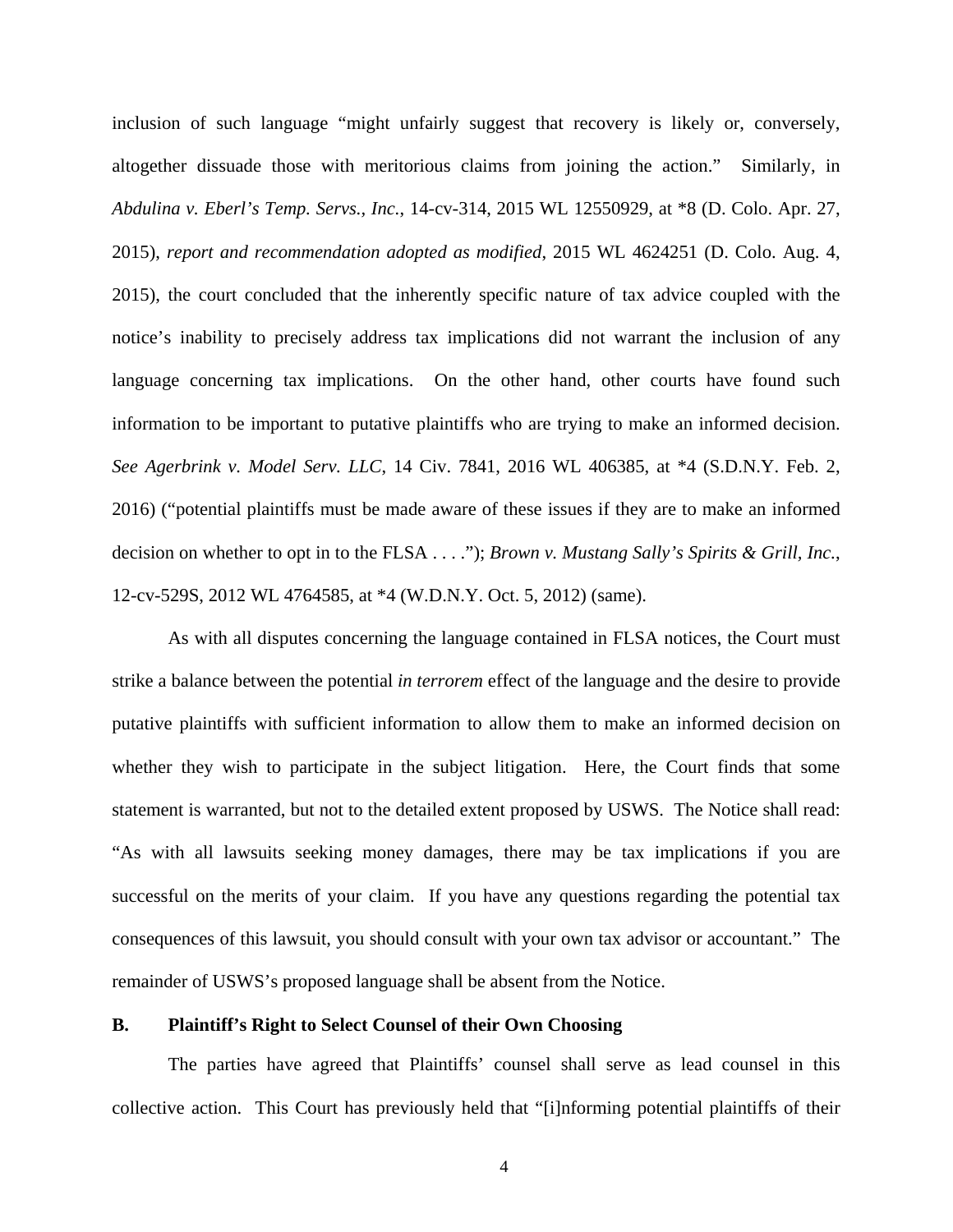right to choose their own counsel is an appropriate element in a notice." *Ganci v. MBF Inspection Servs., Inc.*, No. 2:15-CV-2959, 2016 WL 5104891, at \*4 (S.D. Ohio Sept. 20, 2016) (Smith, J.); *Fenley v. Wood Grp. Mustang, Inc.*, 170 F. Supp. 3d 1063, 1073 (S.D. Ohio 2016) (Smith, J); *Heaps*, 2011 WL 1325207, at \*9 (citing, *inter alia*, *Douglas v. GE Energy Reuter Stokes*, No. 1:07-CV-77, 2007 WL 1341779, at \*4 (N.D. Ohio Apr. 30, 2007)).

As such, the Court hereby orders that the Notice language under the heading "VII. NO LEGAL EFFECT IN NOT JOINING THE SUIT" be amended to read: "If you choose not to join this lawsuit, you will not be affected by any judgment or settlement rendered in this case, whether favorable or unfavorable. If you choose not to join in this lawsuit, you may file your own lawsuit with counsel of your own choosing."

#### **C. Language Relating to Lead Counsel's Fee Arrangement**

Finally, the parties have agreed to language pertaining to the fee agreement under which lead counsel will represent the putative plaintiffs. The proposed Notice states that lead counsel will represent the putative plaintiffs on a contingency fee basis and will advance the costs of litigation incurred by Plaintiffs, repayment of which will be contingent on the outcome of the matter. Further, lead counsel has agreed that it will "advance" the litigation expenses incurred by USWS in the event Plaintiffs are not successful on their claims and the Court awards those costs to USWS.

Recently, this Court has had two separate occasions to address the propriety of officially sanctioning such agreements in light of Ohio Rule of Professional Conduct 1.8(e). *See Ganci*, 2016 WL 5104891, at 5–6; *Fenley v. Wood Grp. Mustang, Inc.*, No. 2:15-CV-326, ECF No. 61 at 3–4 (S.D. Ohio May 2, 2016) (Smith, J.) ("*Fenley II*"). In *Ganci* and *Fenley*, this Court acknowledged that there is support for the argument that "indemnifying" a client against the possibility of being held liable for an adverse party's litigation expenses is distinguishable from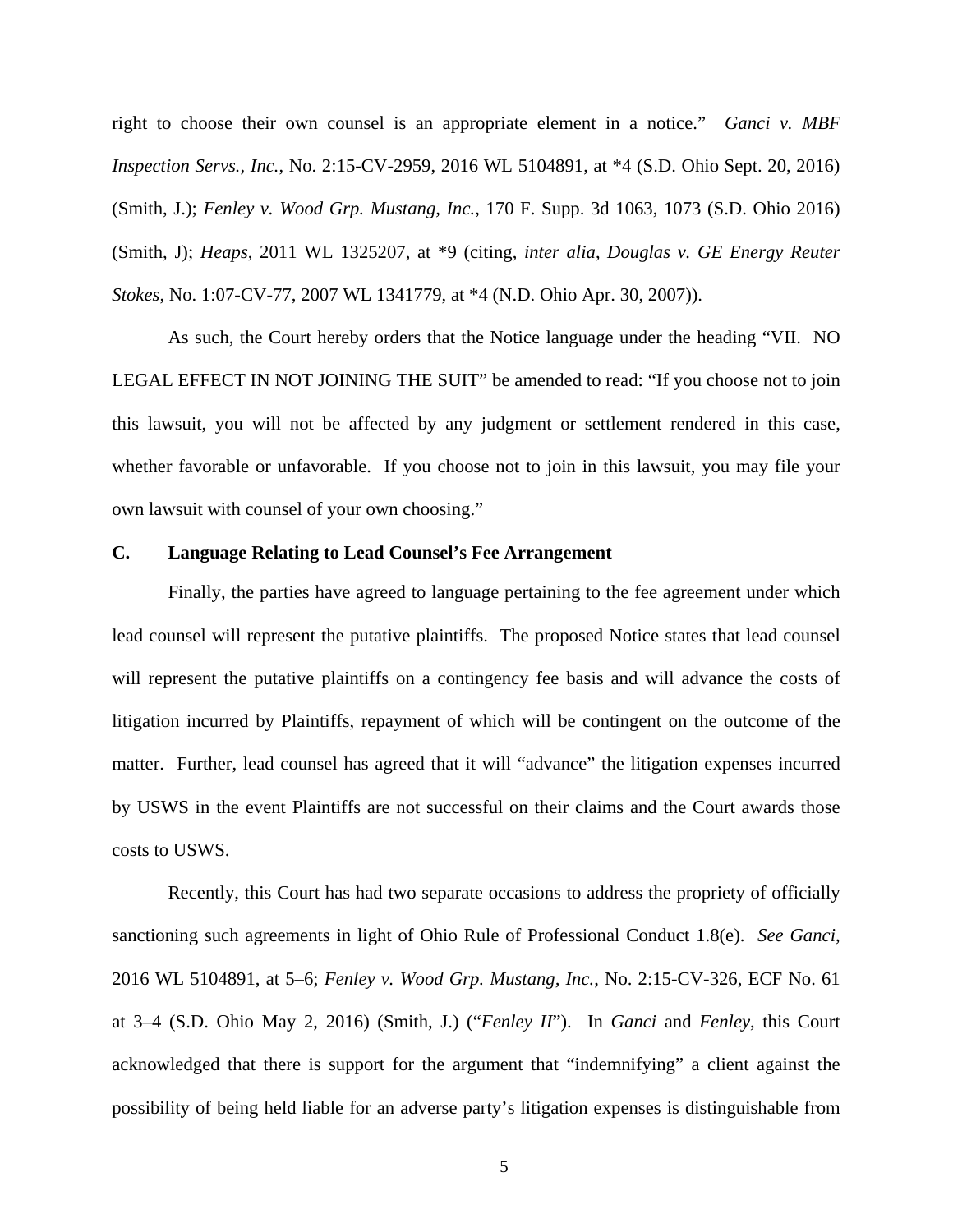the more traditional notion of an attorney advancing costs incurred by its client, and Rule 1.8(e) does not necessarily permit this practice. The rationale being that Rule 1.8(e)'s purpose is to allow a lawyer to advance costs of litigation "to ensure an indigent client access to justice: A case can neither start nor proceed without payment of costs, experts and discovery. But the access-to-justice rationale does not warrant or justify the provision of an indemnity against an unconventional, non-traditional litigation risk—a risk which will not even be determined until after the case is over. A client can get his or her day in court without being first insured against the possibility of adverse party attorney's fees." OK Adv. Op. 323 (Okl. Bar. Assn. Leg. Eth. Comm.), 2009 WL 806564 (2009).

Ohio courts have not weighed in on this issue and neither has any federal court applying Ohio law.<sup>1</sup> In *Ganci* and *Fenley*, this Court ultimately determined that such an arrangement may comport with Rule 1.8(e), but this Court will not endorse such an agreement. Determining whether these types of arrangements are ethically permitted is not appropriate at this stage. For present purposes, the Court-Authorized Notice will not endorse such an agreement. The Court hereby orders that all language in the proposed Notice pertaining to the advancement of costs be stricken and replaced with the following language:

You will not be required to pay any of your legal fees unless Plaintiffs are successful in this action. Plaintiffs' attorneys are being paid on a contingency fee basis, which means that, if there is a recovery, the attorneys will receive a percentage of any recovery obtained on your behalf or may seek to obtain a Court Order under which they may receive a fee through a separate payment by USWS. If you join this lawsuit and the Court ultimately concludes that USWS is the prevailing party, you may or may not be liable for a portion of USWS's court costs—not including USWS's attorneys' and expert fees. Nothing in this Notice constitutes a waiver by Defendant of its alleged right to pursue costs from opt-in plaintiffs.

 $\overline{a}$ 

<sup>&</sup>lt;sup>1</sup> To the extent of the Court's knowledge, no state or federal courts have directly addressed this aspect of Model Rule of Professional Conduct 1.8(e), which Ohio has adopted.